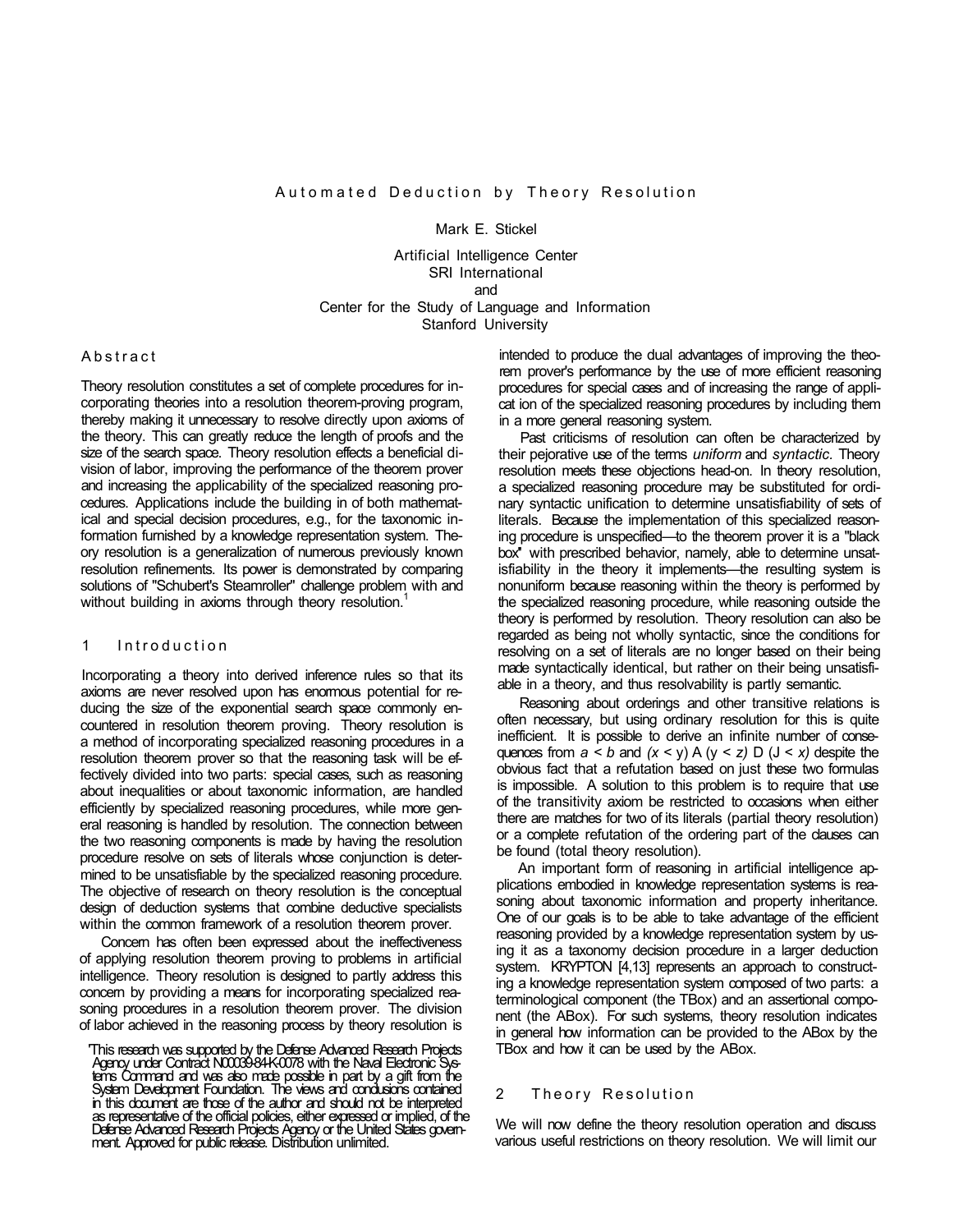discussion to the variable-free "ground" case of theory resolution, since lifting to the general case is straightforward.

We will assume the standard definitions of a term, an atomic formula (atom), and a literal. We will consider a clause to be a disjunction of  $n \ge 0$  literals. If  $n = 0$ , the clause is the empty clause  $\Box$ . If  $n = 1$ , the clause is a unit clause. The disjunction connective V is assumed to be associative, commutative, and idempotent. The empty clause  $\Box$  is the identity element for V. We will generally make no distinction between a unit clause and the single literal of which it is composed.

We will assume the standard definitions of an interpretation, an interpretation satisfying or falsifying a formula or set of formulas, and a formula or set of formulas being satisfiable or unsatisfiable.

Any satisfiable set of formulas that we wish to incorporate into the inference process can be regarded as a theory.

Definition 1 A T-interpretation is an interpretation that satisfies theory T.

For example, in a theory of partial ordering  $ORD$  consisting of  $\neg(x \leq x)$  and  $(x \leq y) \land (y \leq x) \supset (x \leq x)$ , the predicate  $\leq$ cannot be interpreted so that  $a < a$  has value true or  $a < c$  has value false if  $a < b$  and  $b < c$  both have value true. In a taxonomic theory  $TAX$  including  $Boy(x) \supset$  Person(x),  $Boy(John)$ cannot have value true while Person(John) has value false.

Definition 2 A set of clauses S is T-unsatisfiable iff no Tinterpretation satisfies  $S$ .  $S$  is minimally  $T$ -unsatisfiable iff  $S$ . but no proper subset of S, is T-unsatisfiable.

Definition 3 Let  $C_1, \ldots, C_m$   $(m \ge 1)$  be a set of nonempty clauses, let each  $C_i$  be decomposed as  $K_i \vee L_i$  where  $K_i$ is a nonempty clause, and let  $R_1, \ldots, R_n$   $(n \ge 0)$  be unit clauses. Suppose the set of clauses  $K_1, \ldots, K_m, R_1, \ldots, R_n$  is  $T$ unsatisfiable. Then the clause  $L_1 \vee \cdots \vee L_m \vee \neg R_1 \vee \cdots \vee \neg R_n$  is a theory resolvent using theory T (T-resolvent) of  $C_1, \ldots, C_m$ . The theory resolvent is called an m-ory theory resolvent. It is a total theory resolvent iff  $n = 0$ ; otherwise it is partial.  $K_1, \ldots, K_m$ is called the key of the theory resolution operation. For partial theory resolvents,  $R_1, \ldots, R_n$  is a set of conditions for the Tunsatisfiability of the key. The negation  $\neg R_1 \lor \cdots \lor \neg R_n$  of the conjunction of the conditions is called the residue of the theory resolution operation. It is a narrow theory resolvent iff each  $K_i$ is a unit clause; otherwise it is wide.

The partial theory resolution procedure permits total as well as partial theory resolution operations. Similarly, the wide theory resolution procedure permits narrow as well as wide theory resolution operations.

Example 4 A set of unit clauses is unsatisfiable in the theory of partial ordering ORD iff it contains a chain of inequalities  $t_1 < \cdots < t_n (n \geq 2)$  such that either  $t_1$  is the same as  $t_n$  or  $\neg(t_1 \leq t_n)$  is also one of the clauses. P is a unary total narrow ORD-resolvent of  $(a < a) \vee P$ .  $P \vee Q$  is a binary total narrow ORD-resolvent of  $(a < b) \vee P$  and  $(b < a) \vee Q$ .  $P \vee Q \vee R \vee S$ is a 4-ary total narrow ORD-resolvent of  $(a < b) \vee P$ ,  $(b <$ c)  $\vee Q$ ,  $(c < d) \vee R$ , and  $\neg(a < d) \vee S$ . This can also be derived incrementally through partial narrow ORD-resolution, i.e., by resolving  $(a < b) \vee P$  and  $(b < c) \vee Q$  to obtain  $(a < c) \vee P \vee Q$ . resolving that with  $(c < d) \vee R$  to obtain  $(a < d) \vee P \vee Q \vee R$ , and resolving that with  $\neg(a < d) \vee S$  to obtain  $P \vee Q \vee R \vee S$ .

Example 5. Suppose the taxonomic theory  $TAX$  includes a definition for fatherhood Father(x) =  $[Man(x) \wedge \exists y Child(x,y)].$ Then Father(Fred) is a partial wide theory resolvent of Child(Fred, Pat)V Child(Fred, Sandy) and Man(Fred). Also, I is a total wide theory resolvent of Child(Fred. Pativ Child(Fred, Sandy), Man(Fred), and ~Father(Fred).

We will explore some possible restrictions on the definition of theory resolution that make it practical to apply while preserving completeness.

In narrow theory resolution, only  $T$ -unsatisfiability of sets of literals, not clauses, must be decided. Total and partial narrow theory resolution are both possible. In total narrow theory resolution, the resolved-upon literals (the key) must be Tunsatisfiable. In partial narrow theory resolution, the key must be  $T$ -unsatisfiable only under some conditions. The negated conditions are used as the residue in the formation of the resolvent.

We do not want to require the derivation of all partial narrow theory resolvents permitted by the definition. This would result in the derivation of obviously unnecessary resolvents. For example, we could resolve  $(a < b) \vee P$  and  $(c < d) \vee R$ , since, under some conditions such as  $(b < c) \wedge (d < a)$ ,  $a < b$  and  $c < d$  are T-unsatisfiable. If we permit inferences from  $a < b$  and  $c < d$ , which have no terms in common, theory resolution would not be very useful. If resolving  $a < b$  and  $c < d$  were to actually lead to a refutation-i.e., conditions for their  $T$ -unsatisfiability do holdthen some of these conditions, e.g.,  $(b < c) \wedge (d < a)$ , must have arguments in common with  $a < b$  and  $c < d$ . We should restrict partial theory resolution to cases in which the literals are suitably related

To justify such pragmatically necessary restrictions on theory resolution, we offer the following criterion for the selection of key sets of literals that provides a sufficient condition for the completeness of partial narrow theory resolution.

In essence, the key selection criterion requires that every  $T$ unsatisfiable set of literals have one or more subset key sets of literals that can be T-resolved. For example, in theory ORD, in refuting sets of positive inequality literals, we might select only pairs of literals matching  $x < y$  and  $y < x$  as key sets of literals. Thus, in refuting the set  $\{a < b, b < c, c < d, d < a\}$ , we would be permitted, for example, to resolve upon  $a < b$  and  $b < c$ , but not  $a < b$  and  $c < d$ . Key sets of literals have one or more residues associated with them such that every minimally T-unsatisfiable set includes a key with a residue that can be refuted by resolving away the literals in the residue. With literals matching  $x < y$ and  $y < z$  selected, it is sufficient to derive T-resolvents with residue  $x \leq x$ . For example,  $a \leq b$  and  $b \leq c$  can be T-resolved with  $a < c$  as the result. This can then be resolved with  $c < d$ to derive  $a < d$  that can be resolved with  $d < a$  to derive  $\square$ .

### Key selection criterion.

- $\bullet$  For any minimally T-unsatisfiable set of literals  $S$ , there is at least one key set of literals K such that  $K \subseteq S$ . K has at least two literals (one literal if  $S$  has only one literal). Each  $K$  is recognizable by the decision procedure for  $T$  and will comprise the key for possible theory resolution operations, if clauses containing the key literals are present.
- For any such key set of literals K, there is at least one. possibly empty, residue set of literals R such that  $K \cup \neg R$ is minimally T-unsatisfiable, where  $\neg R$  denotes the set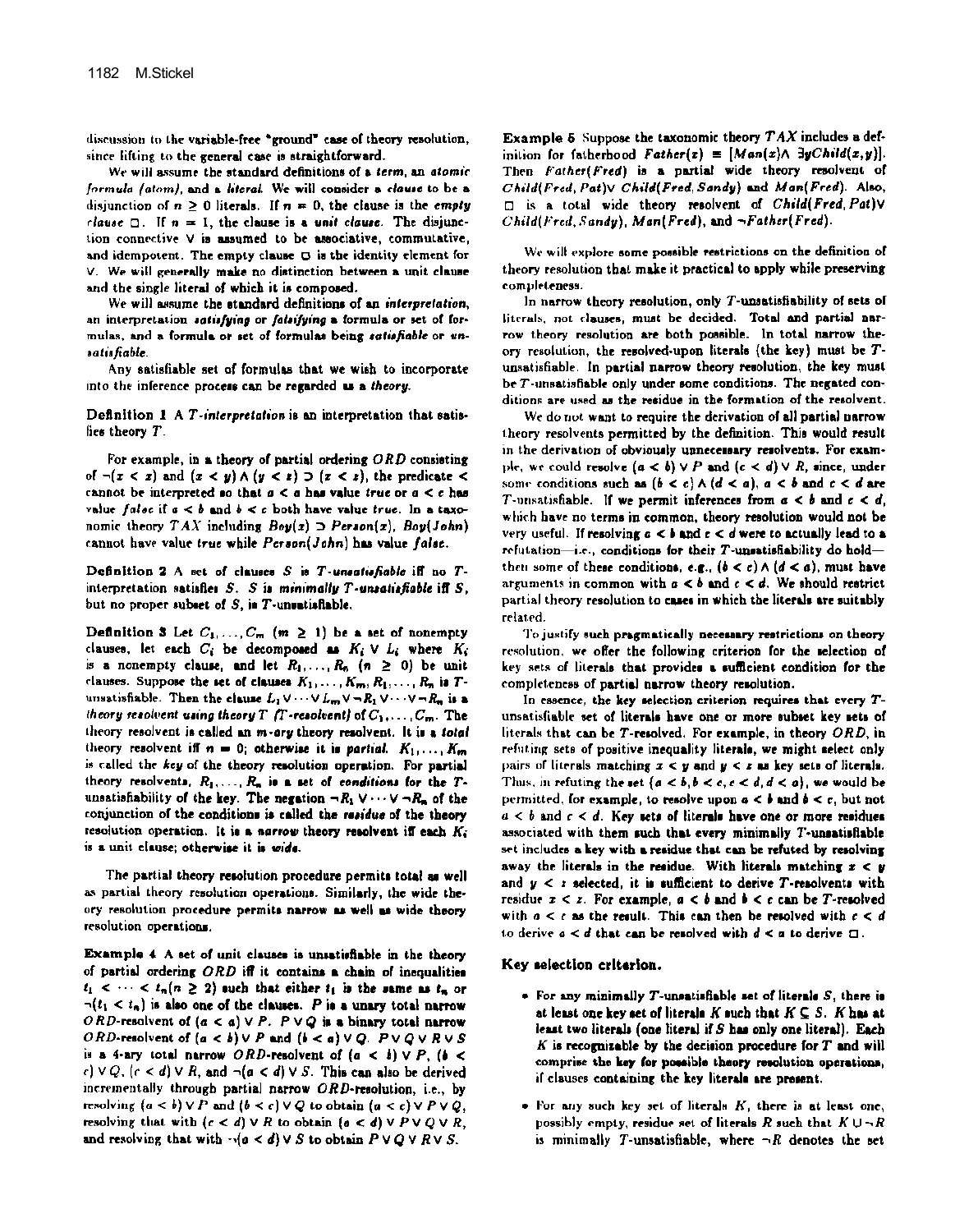$\{\neg R_1, \dots, \neg R_n\}$  when  $R = \{R_1, \dots, R_n\}$ . Each  $\neg R$  is a set of conditions for the  $T$ -unsatisfiability of key set  $K$ . Each  $R$  is computed from  $K$  by the decision procedure for T and is used as a residue for theory resolution operations that resolve on key  $K$ .

. It must be the case that, for some key set of literals K and associated residue set of literals R,  $(S - K) \cup \{ \forall R \}$ is minimally T-unsatisfiable, where  $\forall R$  denotes the clause  $R_1 \vee \cdots \vee R_n$  when  $R = \{R_1, \ldots, R_n\}$ . This ensures that key selection and residue computation will be sufficient for completeness-any  $T$ -unsatisfiable set of literals  $S$  has a *T*-resolvent using a key  $K \subseteq S$  and residue R computed from K such that the T-resolvent is contradicted by the remaining literals  $S - K$ .

in total narrow theory resolution, we uniformly take the key  $K$  to be the entire minimally T-unsatisfiable set of literals  $S$ . The residue  $R$  is always empty.

In partial narrow theory resolution, we will try to minimize the number of residue sets of literals. Thus, for  $K = \{a \leq$  $b, b < c$  we might have residues  $R_1 = \{a < c\}, R_2 = \{\neg (c < b)\}\$  $x_1$ ,  $\neg(x_1 < a)$ ,  $R_3 = \{\neg(x < x_1), \neg(x_1 < x_2), \neg(x_2 < a)\}\$ , etc. However, only  $R_1$  need be used, since, in the theory  $T$ ,  $R_1$  implies every other  $R_i$ .  $R_1$  can be regarded as the strongest consequence of  $a < b$  and  $b < c$  in theory T.

The following theorem proves the completeness of narrow theory resolution with arbitrary selection of key sets of literals satisfying the key selection criterion.

Theorem  $6$  Let S be a T-unsatisfiable set of clauses. Then there is a refutation of S (derivation of  $\Box$  from S) using partial narrow theory resolution with theory T for arbitrary selection of key sets satisfying the key selection criterion.

*Proof:* If  $\Box \in S$ , then S is trivially refuted.

Otherwise we will prove the theorem by induction on complexity measure  $c(S)$ , where  $c(S) = (|S|, k(S))$ , where  $|S|$  is the number of clauses in  $S$  and  $k(S)$  is the excess literal parameter [1]. The excess literal parameter is defined to be the number of literals (i.e., literal occurrences) in  $S$  minus  $|S|$ . The ordering of  $r(S)$  is defined by  $c(S_1) \prec c(S_2)$  iff  $|S_1| < |S_2|$ , or  $|S_1| = |S_2|$  and  $k(S_1) < k(S_2)$ .

Case  $c(S) = (m, 0)$ . Every clause must be a unit clause. Because  $S$  is T-unsatisfiable, it must include a minimally  $T$ unsatisfiable subset S'.

Subcase  $|S'| \leq 2$ . By the key selection criterion,  $S<sup>t</sup>$  must be selected as a key. The empty clause  $\Box$ is derivable in a single unary or binary T-resolution step from  $S'$  and hence from  $S$ .

Subcase  $|S'| > 2$ . By the key selection criterion, there exists a key  $K \subseteq S'$  with  $|K| \geq 2$  and (possibly empty) residue R such that  $S'' = (S' - K) \cup \{ \forall R \}$ is minimally T-unsatisfiable.  $c(S'') \prec c(S') \preceq c(S)$ . Thus, by the induction hypothesis, O is derivable from  $S^n$ . Since  $\forall R$  is a T-resolvent of  $K \subseteq S$ ,  $\Box$  is derivable from S.

Case  $c(S) = (m, n)$ ,  $n > 0$ . Select a nonunit clause  $C \in S$ . Decompose C into unit clause A and clause B, i.e.,  $C = A \vee B$ . Because S is T-unsatisfiable, both  $S_A = (S - {C}) \cup {A}$  and  $S_B = (S - {C}) \cup {B}$  are T-unsatisfiable. Both  $c(S_A) \prec c(S)$ and  $\epsilon(S_H) \prec \epsilon(S)$ . Thus, by the induction hypothesis, there must exist derivations of  $\Box$  from each of  $S_A$  and  $S_B$ .

Imitate the derivation of  $\Box$  from  $S_B$ , using C instead of B. The result will be a derivation of either  $\Box$  or  $A$  from  $S$ . In the latter case, extend the derivation of  $A$  from  $S$  to a derivation of  $\Box$  from S by appending the derivation of  $\Box$  from  $S_A$ .

Corollary  $7$  Let  $S$  be a T-unsatisfiable set of clauses. Then there is a refutation of S (derivation of  $\Box$  from S) using total narrow theory resolution with theory T.

Although the theorem proves completeness of narrow theory resolution, its proof does not preclude the need for tautologies in a refutation. Indeed, it is the case that tautologies may have to be retained for a refutation to be found.

**Example 8** Let  $T$  be the theory in which  $P$ ,  $Q$ , and  $R$  are all equivalent. Let S be  $\{P \lor Q \lor R, \neg P \lor \neg Q \lor \neg R\}$ . There is a single-step wide  $T$ -resolution refutation of  $S$ . However, although there do exist refutations of  $S$  by narrow  $T$ -resolution, all require retention of tautologies, since all narrow T-resolvents of  $P \vee Q \vee R$ and  $\neg P \lor \neg Q \lor \neg R$  are tautologies.

Finally, note that heuristic restrictions of theory resolution (such as discarding all tautologies, not recognizing all cases of T-unsatisfiability, or not computing all residues), though incomplete, may be very useful in practice.

#### **Examples of Theory Resolution** 3

Theory resolution is a procedure with substantial generality and power. Thus, it is not surprising that many specialized reasoning procedures can be viewed as instances of theory resolution, perhaps with additional constraints governing which theory resolvents can be inferred. We believe that the success of these specialized reasoning procedures helps to validate the concept of theory resolution.

First of all, we should note that there is a relationship between theory resolution and hyperresolution. Although further constraints (e.g., on the polarity of the literals) are often prescribed, the essence of hyperresolution is the derivation of  $L_1 \vee \cdots \vee L_m \vee R$  from the electron clauses  $K_i \vee L_i$ , where  $K_i$ is a literal and  $L_i$  is a [possibly empty] clause and the nucleus clause  $\neg K_1 \vee \cdots \vee \neg K_m \vee R$ , where R is a (possibly empty) clause. This corresponds to a theory resolution operation using theory T, where  $\neg K_1 \vee \cdots \vee \neg K_m \vee R$  is a consequence of T,  $K_1, \ldots, K_m$ is the key set of literals, and  $R$  is the residue.

Theory resolution is also related to procedural attachment, whereby expressions are "evaluated" to produce new expressions. Ordinary procedural attachment can be regarded as unary theory resolution. Theory resolution in general can be considered as an extension of the notion of procedural attachment to sets of literals. Where ordinary procedural attachment permits the replacement of  $2 < 3$  by true, theory resolution, in effect, can attach a procedure to the < relation that permits derivation of  $a < c$  from  $a < b$  and  $b < c$ .

Two previous refinements of resolution that resemble partial theory resolution are Z-resolution and U-generalized resolution.

Dixon's Z-resolution [5] is essentially binary total narrow theory resolution with the restriction that  $T$  must consist of a finite deductively closed set of 2-clauses (clauses with length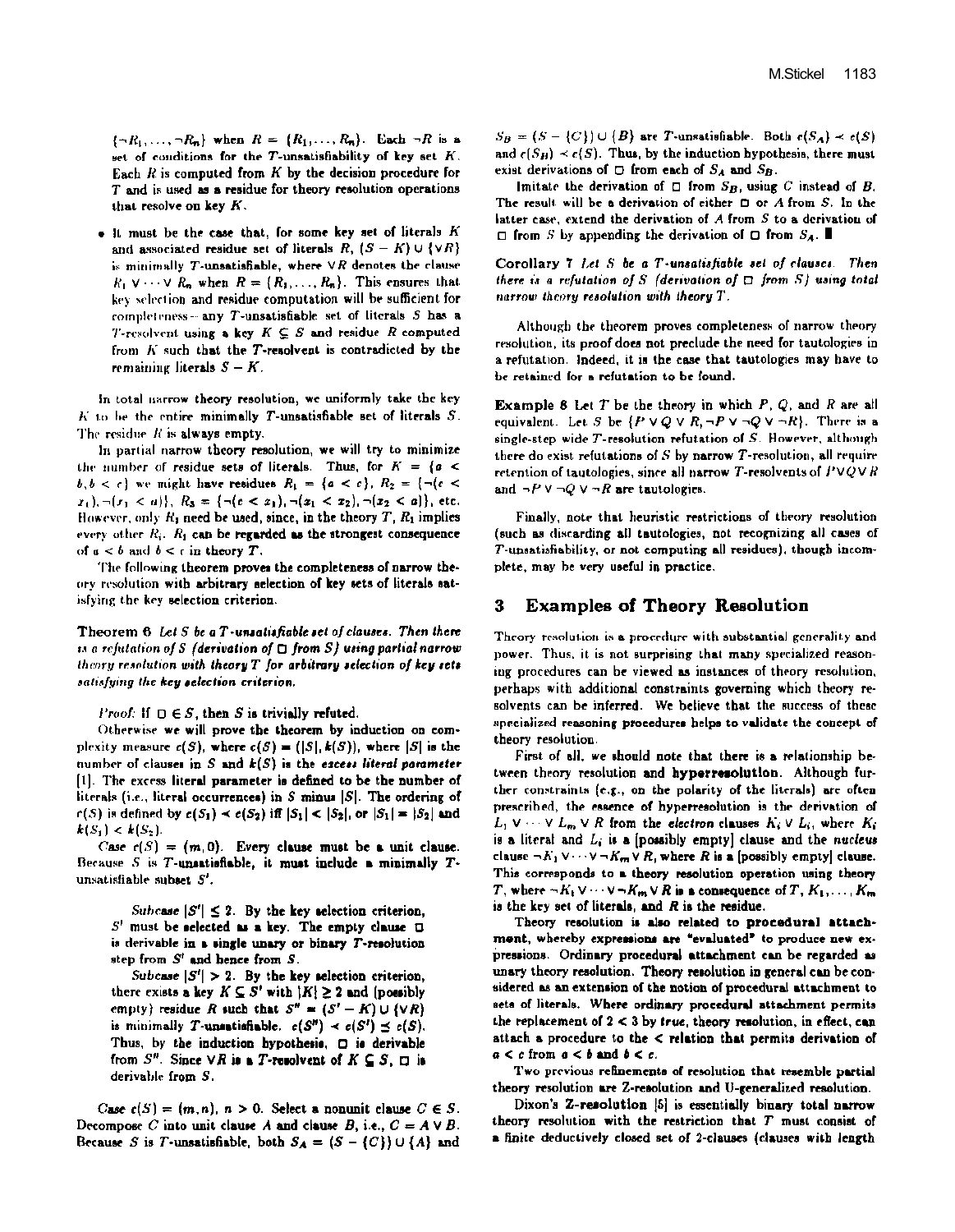2). This restriction does not permit inclusion of assertions like  $\neg Q(x) \vee Q(f(x)), \neg (x < x), \text{ or } (x < y) \wedge (y < z) \supset (x < z), \text{ but}$ does permit efficient computation of T-resolvents (even allowing the possibility of compiling  $T$  to LISP code and thence to machine code). Z-factoring and Z-subsumption operations are also defined.

Harrison and Rubin's U-generalized resolution [7] is essentially binary partial narrow theory resolution applied to sets of clauses that have a unit or input refutation. They apply it to building in the equality relation, developing a procedure similar to Morris's E-resolution [10]. The restriction to sets of clauses having unit or input refutations eliminates the need for factoring and simplifies the procedure, but otherwise limits its applicability. No effort was made in the definition of U-generalized resolution to limit the applicability of T-resolution to reasonable cases (e.g., formation of an ORD-resolvent of *a < b* and c < *d* is permitted by the definition).

The linked inference principle by Wos et al. [22] is related to theory resolution in concept and purpose. The linked inference principle is a somewhat more conservative extension of resolution than theory resolution, since it stipulates that the theory will be built in by means of dauses designated as linking dauses. Theory resolution, on the other hand, allows the theory to be incorporated as a "black box" that determines T-unsatisfiability questions in an unspecified manner. This facilitates the use of other systems, which do not rely upon resolution or clause representation, to build in theories. Nevertheless, many instances of theory resolution can be usefully implemented in the manner of the linked inference principle. Since the implementation proposal for the linked inference principle is more concrete, Wos et al. have expended comparatively more effort in determining how inference using the linked inference principle is to be controlled, including defining linked variants of resolution refinements such as unit-resulting resolution and hyperresolution.

We have already suggested the importance of theory resolution for taxonomlc reasoning. This is being explored in the KRYPTON knowledge representation system. Figure 1 contains a nearly verbatim transcription of a proof using KRYPTON-style reasoning. The problem is to prove that, if Chris has no sons and no daughters, then Chris has no children.

The terminological information used in this problem through theory resolution includes the statements that boys are persons whose sex is male; girls are persons whose sex is female; "no-sons\* are persons all of whose children are girls; "no-daughters" are persons all of whose children are boys. Relevant portions of this information are included in Formulas 1-6, which are used to define what theory resolution operations are possible. If complements of the first two atoms of each formula can be found, they can be resolved upon, and the remaining part of the formula, if any, would be derived as the residue. Thus, Formula 1 expresses the unsatisfiability of *Boy(John)* and -*Peraon(John).* Formula 6 permits the derivation of *Girl(Sandy)* from *NoSon(Mary)* and *Child(Mory, Sandy).* These formulas behave similarly to linking clauses in linked inference [22].

The assertional information used in this problem includes the information that every person has a sex; males and females are disjoint; Chris has no sons and no daughters. From these facts, and the built in terminological information, a refutation is completed starting with the negation of the desired conclusion that Chris has no children, *sk1* and *sk2* are Skolem functions.

The following table compares the statistics for proofs com-

| 2-ary rule            | 1.  | $Boy(x) \supset P$ crson(x)                     |
|-----------------------|-----|-------------------------------------------------|
| 2-ary rule            | 2.  | $Boy(x) \wedge Sex(x, y) \supset Male(y)$       |
| 2-ary rule (not used) | 3.  | $Girl(x) \supset Person(x)$                     |
| 2-ary rule            | 4.  | $Girl(x) \wedge Scz(x,y) \supset$ Female(y)     |
| 2-ary rule            | 5.  | $NoSon(x) \wedge Child(x, y)$                   |
|                       |     | つ Girl(y)                                       |
| 2-ary rule            | 6.  | $No$ Daughter(x) $\land$ Child(x,y)             |
|                       |     | $\supset$ Boy(y)                                |
|                       | 7.  | $Person(x) \supset \text{Sex}(x, sk1(x))$       |
|                       | 8.  | $Male(x) = \neg Female(x)$                      |
|                       | 9.  | NoSon(Chris)                                    |
|                       |     | 10. NoDaughter(Chris)                           |
| negated conclusion    | 11. | Child(Chris, sk2)                               |
| resolve 11&9 using 5  | 12. | $Grid(\,sk2)$                                   |
| resolve 11&10 using 8 | 13. | Boy(sk2)                                        |
| resolve 13&7 using 1  | 14. | $Sex(\textit{sk2}, \textit{sk1}(\textit{sk2}))$ |
| resolve 13&14 using 2 | 16. | Male(st1(st2))                                  |
| resolve 12&14 using 4 | 16. | Female(st1(st2))                                |
| resolve 16&8&15       | 20. | Ω                                               |
|                       |     |                                                 |

Figure 1: KRYPTON-style Proof

pleted with and without Formulas 1-6 built in through theory resolution. The proof strategies used and meaning of the statistics are essentially the same as described in Section 4

| Built In Input Der.<br><b>Axioms</b> | Wffa | Wff. | Ret. | Suc. | Time | Proof<br>Wils Unify (sec.) Length |
|--------------------------------------|------|------|------|------|------|-----------------------------------|
| none                                 |      | 10   | 20   | 33   | 1.0  |                                   |
|                                      |      |      |      | 94   | 0.5  |                                   |

There is a noticeable improvement resulting from using theory resolution, but because the problem is so small, the difference is not large. Harder problems (like the one in Section 4) can be used to demonstrate much greater improvement.

Theory resolution for taxonomic reasoning also incorporates many elements of reasoning in a many-sorted logic. For example, in Walther's ∑RP-calculus (many-sorted resolution and paramodulation) [17,19], sort declarations, subsort relationships, and sort restrictions on clauses are all incorporated into the unification procedure, and eliminated from the clauses in the statement of a problem. Thus, the ∑RP unification procedure implements a theory of sort information.

# 4 Experimental Results

Although the relationship of theory resolution to many other extensions of resolution and experience with numerous small examples support the practical value of theory resolution, we will not elaborate on these, but will rather bolster our claim with an examination of experimental results for "Schubert's Steamroller\* challenge problem.

Schubert's steamroller problem (annotated with formula numbers) is

(1-5) Wolves, foxes, birds, caterpillars, and snails are animals, and (7-11) there are some of each of them. Also (12) there are some grains, and (6) grains are plants. (13) Every animal either likes to eat all plants or all animals much smaller than itself that like to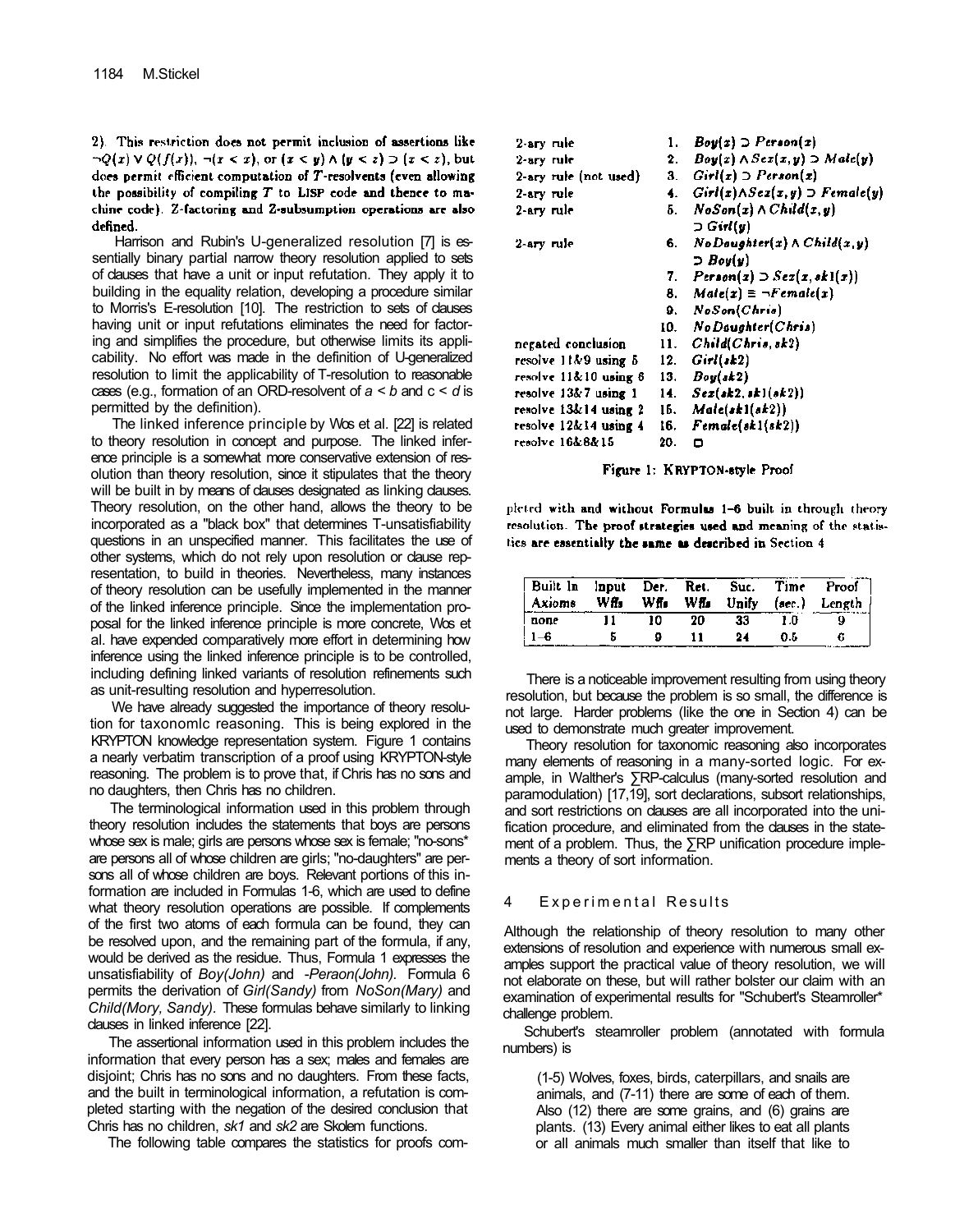eat some plants. (14) Caterpillars and snails are much smaller than birds, which are much smaller than foxes, which in turn are much smaller than wolves. (15) Wolves do not like to eat foxes or grains, while (16) birds like to eat caterpillars but (15) not snails. (17) Caterpillars and snails like to eat some plants. Therefore (18) there is an animal that likes to eat a grain-eating animal.

We present statistics on several solutions of Schubert's steamroller problem found by our theorem prover [15]. The first is a proof that does not use theory resolution; the second is a proof using theory resolution to implement the taxonomic information in the problem (Formulas 1-6); the remaining proofs show the results of using theory resolution to build in each of Formulas 14-17 successively.

The same strategy was used for all of the proofs. Nonclausal connection-graph resolution was the principal inference rule. Factoring was not employed. Pure, variant, and tautologous formulas were eliminated. Single literal formulas were used for both forward and backward demodulation.

Heuristic search, guided by a simple weighted function of the deduction level of the parents and the expected size of the resolvent, was used to decide which inference operation should be performed next. The set of support strategy (with only Formula 18 supported) and an ordering strategy that designated which atoms in a formula could be resolved upon were used to limit the number of alternative inference operations.

In using theory resolution, connection graph links were created from key sets of literals in the theory being incorporated. Formulas 1-6 and 17 were implemented by binary total narrow theory resolution links and Formulas 14-16 were implemented by 3-ary total narrow theory resolution links. For example, *Wolf(t)*  and *->Animal(t)* could be linked, and *Bird(t1), Snail (t2),* and likes to eat *(t1,t2)* could all be linked. Theory resolution was also used in demodulation—e.g., *Wolf(t)* could be used to demodulate *Animal(t)* to *true.* 

Following are the statistics for the various solutions of Schubert's steamroller problem. Included in the statistics are the number of formulas inputted to the theorem prover, the number of formulas derived in the course of searching for a proof, the number of inputted and derived formulas still present when a proof was found, the number of successful unification attempts during the search for a proof (including unification during link inheritance), the time required for the proof (on a Symbolics 3600 personal LISP machine), and the length of the proof in resolution steps.

| <b>Built In</b>  | Input | Der.  | Ret. | Suc.    | Time   | Proof  |
|------------------|-------|-------|------|---------|--------|--------|
| Axioms           | W ffa | wñ.   | wf.  | Unify   | (sec.) | Length |
| none             | 18    | 2.717 | 595  | 216,987 | 2:53   | 59     |
| 1-6              | 12    | 889   | 246  | 44,928  | 0:20   | 37     |
| $1 - 6.14$       | 11    | 408   | 68   | 5.018   | 0:01.3 | 32     |
| $1 - 6, 14 - 15$ | 10    | 320   | 63   | 4,555   | 0:01.1 | 32     |
| $1 - 6, 14 - 16$ | 9     | 212   | 57   | 3.068   | 0:00.7 | 32     |
| $1 - 6, 14 - 17$ | 8     | 262   | 24   | 7,711   | 0:01.6 | 24     |
| MKRP             | 27    | 60    | 83   |         | 0:04.4 | 55     |
| $+ \Sigma$ RP    | 12    | 10    | 13   | 48      | 0:00.2 | 9      |
| 11P              |       |       |      |         | 0:06   |        |

Also included in the table are statistics we know for solutions of Schubert's steamroller problem by other systems. Unfortunately, use of slightly different axiomatizations, e.g., whether "grain-eating animal" is interpreted as an animal that eats *some*  grain (our work, see [16]) or *every* grain [18], makes statistics for these different solutions not strictly comparable. We will publish a more detailed comparison of solutions later.

The MKRP solution was done by Walther [20] using the Markgraf Karl Refutation Procedure [3]. This proof relied heavily on the MKRP TERMINATOR module [2], which is essentially a very fast procedure for finding unit refutations. A superior proof by Walther [18] used his ∑RP calculus [17,19] in the MKRP system to perform many-sorted resolution on a much reduced set of clauses. This proof also used the TERMINATOR module, but, given the reduction in the number of clauses and literals made possible by using many-sorted resolution and its restrictions on unification, here its use was not essential to finding a solution with reasonable effort. MKRP is written in INTERLISP and was run on a Siemens 7760 computer.

Our first theory resolution proof, in which only the taxonomic information of Formulas 16 is incorporated, has some similarity to a many-sorted resolution proof. In the MKRP ∑RP proof, *WoIf, Fox, Bird, Caterpillar,* and *Snail* were declared to be subsorts of sort *Animal and Gram* was declared to be a subsort of sort *Plant.* The unification algorithm was restricted so that a variable can be unified with a term if and only if the term is a subsort of or equals the sort of the variable. For building in just this taxonomic information, many-sorted resolution is stronger than this particular instance of theory resolution. Although theory resolution handles the sort literals more effectively than ordinary resolution, many-sorted resolution dispenses with them entirely. Also, many-sorted resolution is used to build in the sort information for Skolem constants and functions so that, in Schubert's steamroller problem, Formulas 7-12 are supplanted by type declarations.

The ITP solution was found by the automated reasoning system ITP (written in PASCAL) developed at Argonne National Laboratory [9]. This solution used qualified hyperresolution [8,21] and was completed in about six minutes on a VAX 11/780 computer [12]. Like the theory resolution and MKRP ∑RP solutions, this solution treated the taxonomic sort information in the problem specially. In qualified hyperresolution, some literals in a clause can be designated as qualifier literals that contain "conditions of definition" for terms appearing in the clause. Qualifier literals are ignored during much of the inference process e.g., a clause consisting of a single nonqualifier literal and some qualifier literals is handled as if it were a unit clause with the conditions imposed by the qualifier literals checked only after the qualified terms are instantiated. Thus, sort restrictions can be specified in qualifier literals and deductions can be performed using only the nonsort information. The deductions are then subjected to verification that terms are of the correct sort.

# 5 Conclusion

Theory resolution is a set of complete procedures for incorporating decision procedures into resolution theorem proving in firstorder predicate calculus. Theory resolution can greatly decrease the length of proofs and the size of the search space. Theory resolution is also a generalization of several other approaches to building in nonequational theories.